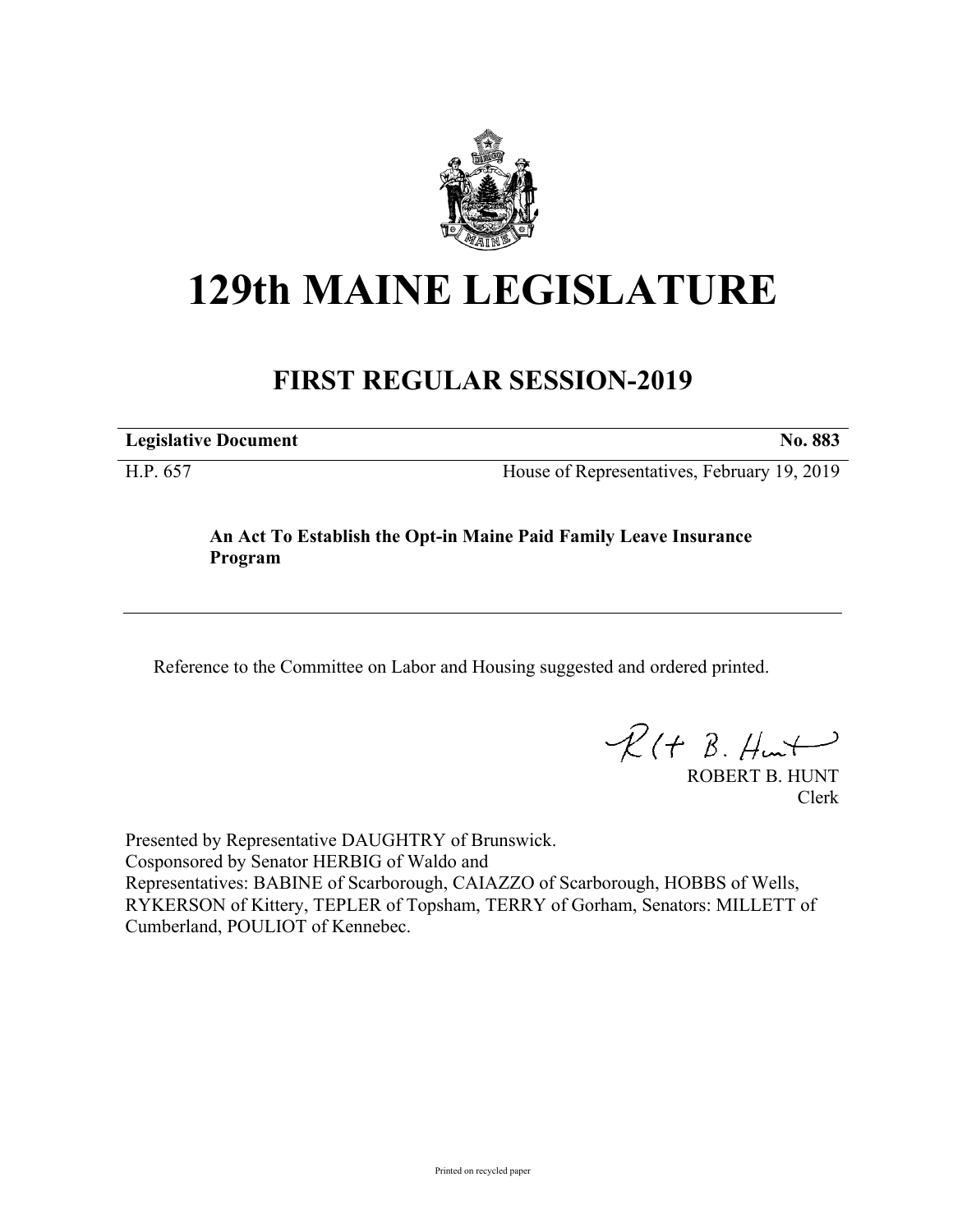| 1                                                  | Be it enacted by the People of the State of Maine as follows:                                                                                                                                                                                                                                                                                                                                                                                                                                                                                                                                                                                                                                                                                                                                    |
|----------------------------------------------------|--------------------------------------------------------------------------------------------------------------------------------------------------------------------------------------------------------------------------------------------------------------------------------------------------------------------------------------------------------------------------------------------------------------------------------------------------------------------------------------------------------------------------------------------------------------------------------------------------------------------------------------------------------------------------------------------------------------------------------------------------------------------------------------------------|
| $\overline{2}$                                     | Sec. 1. 26 MRSA c. 7, sub-c. 6-C is enacted to read:                                                                                                                                                                                                                                                                                                                                                                                                                                                                                                                                                                                                                                                                                                                                             |
| 3                                                  | <b>SUBCHAPTER 6-C</b>                                                                                                                                                                                                                                                                                                                                                                                                                                                                                                                                                                                                                                                                                                                                                                            |
| 4                                                  | <b>MAINE PAID FAMILY LEAVE INSURANCE PROGRAM</b>                                                                                                                                                                                                                                                                                                                                                                                                                                                                                                                                                                                                                                                                                                                                                 |
| 5                                                  | §850-A. Maine Paid Family Leave Insurance Program                                                                                                                                                                                                                                                                                                                                                                                                                                                                                                                                                                                                                                                                                                                                                |
| 6<br>7                                             | <b>1. Definitions.</b> As used in this subchapter, unless the context otherwise indicates,<br>the following terms have the following meanings.                                                                                                                                                                                                                                                                                                                                                                                                                                                                                                                                                                                                                                                   |
| 8                                                  | A. "Employee" has the same meaning as in section 843, subsection 1.                                                                                                                                                                                                                                                                                                                                                                                                                                                                                                                                                                                                                                                                                                                              |
| 9                                                  | B. "Employer" has the same meaning as in section 843, subsection 3.                                                                                                                                                                                                                                                                                                                                                                                                                                                                                                                                                                                                                                                                                                                              |
| 10                                                 | C. "Family medical leave" has the same meaning as in section 843, subsection 4.                                                                                                                                                                                                                                                                                                                                                                                                                                                                                                                                                                                                                                                                                                                  |
| 11<br>12                                           | D. "Program" means the Maine Paid Family Leave Insurance Program created in this<br>subchapter.                                                                                                                                                                                                                                                                                                                                                                                                                                                                                                                                                                                                                                                                                                  |
| 13<br>14<br>15                                     | 2. Program created. The Maine Paid Family Leave Insurance Program is created<br>within the Department of Labor. The program provides wage-replacement benefits to<br>eligible persons who are on family medical leave from employment.                                                                                                                                                                                                                                                                                                                                                                                                                                                                                                                                                           |
| 16<br>17<br>18<br>19<br>20<br>21<br>22             | <b>3. Eligibility.</b> To be eligible for benefits under the program, a person must be<br>employed and must have had earnings from employment and made contributions to the<br>program in at least 12 of the prior 52 weeks. The person must file a written notice with<br>the person's employer at least 30 days prior to commencement of the family medical<br>leave. Failure by the person to file the written notice may result in delay or reduction in<br>the benefits, except in the event the time of the leave is unforeseeable or changes due to<br>unforeseeable circumstances.                                                                                                                                                                                                       |
| 23<br>24<br>25<br>26<br>27<br>28<br>29<br>30<br>31 | 4. Benefits provided. An eligible person under this subchapter receives a weekly<br><u>benefit of 2/3 of that person's average weekly wage in the 2 quarters in the preceding 52</u><br>weeks in which the person's wage was highest, except that the maximum amount of the<br>weekly benefit is 100% of the state average weekly wage. Benefits are provided for up to<br>6 weeks in any 12-month period. Benefits must be reduced by any available workers'<br>compensation benefits and sick pay. Benefits may not be reduced by other disability<br>benefits, pension payments or other earnings. The waiting period before benefits begin is<br>7 days, except that a benefit payment for the first 7 days must be made retroactively if the<br>family medical leave lasts 3 weeks or more. |
| 32<br>33<br>34<br>35                               | <b>5. Fund created.</b> The Paid Family Leave Insurance Fund is created to collect<br>contributions and fund benefits under this subchapter. The fund may be used to pay<br>administrative costs of the program and to pay benefits. The fund does not lapse but must<br>be carried forward to implement this subchapter.                                                                                                                                                                                                                                                                                                                                                                                                                                                                        |